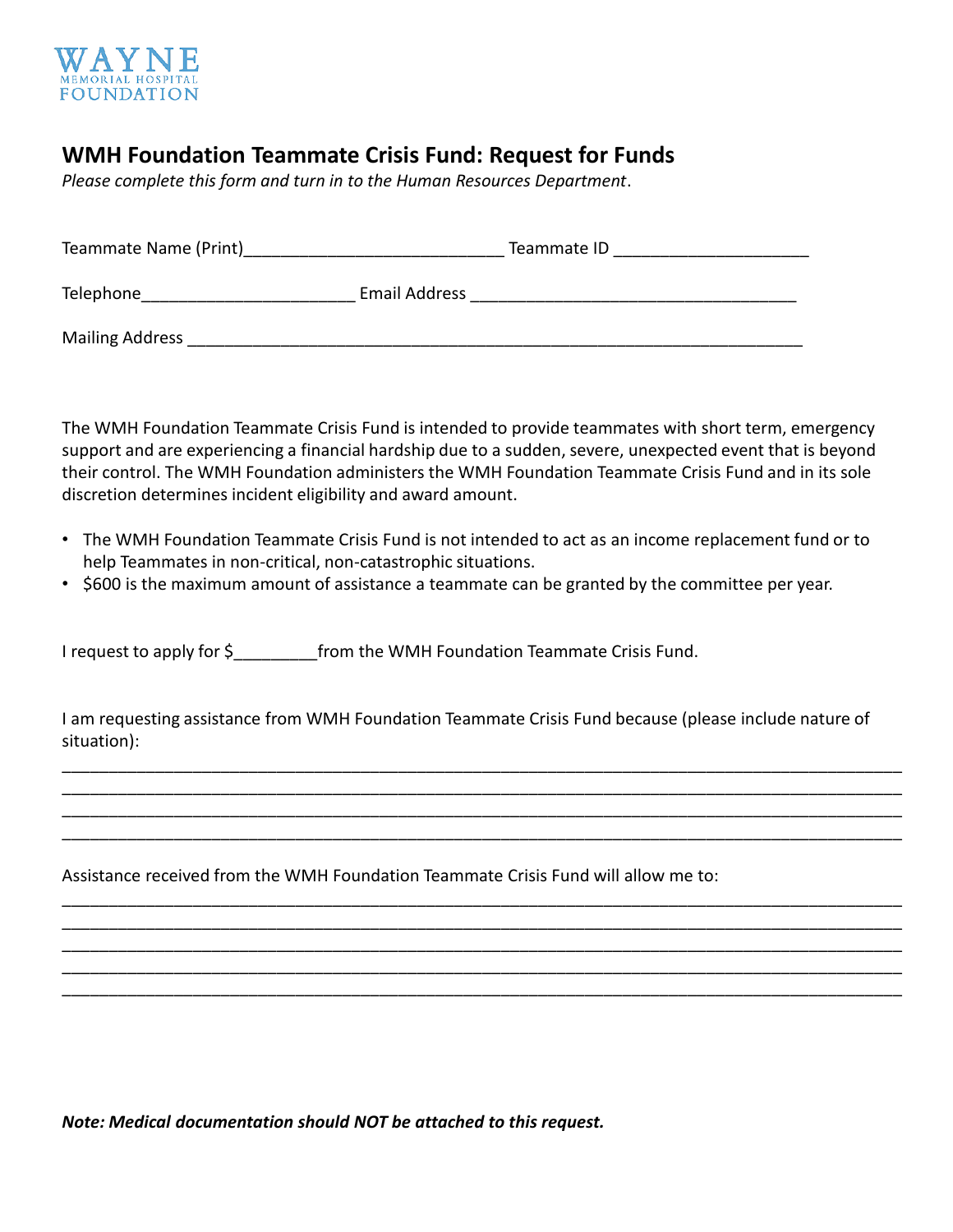

#### **I understand:**

- My request for assistance will be reviewed by the WMH Foundation Teammate Crisis Fund Committee. The Committee will allocate monetary assistance to Teammates based on guidelines established for this fund. The Committee will consider such factors as the Teammate's financial condition, nature of the Teammate/family member's critical illness or catastrophic event, estimated length of absence from work, the amount assistance requested and the amount of funds available for allocation to Teammates;
- I cannot receive more than \$600 per calendar year;
- I will be referred to the Wayne County 211 Service to help me identify other community resources and services that may be of additional help to me; and
- The assistance I receive, if any, will be paid to me via payroll check, subject to tax withholding and other regular payroll deductions [e.g., 401(k) deductions].

### **By signing below, I certify that I meet each of the following requirements to receive assistance from the WMH Foundation Teammate Crisis Fund:**

- I am benefits-eligible (i.e., I regularly work a minimum of 48 hours per pay period and am classified as "benefits-eligible");
- I have been employed at Wayne UNC Health for at least 90 days;
- I am not currently receiving or eligible to receive income benefits from another source (i.e. short or long term disability benefit or Workers Compensation);
- I have NOT received more than \$600 from the WMH Teammate Crisis Fund during this year;
- I have demonstrated the need, if applicable;
- I am in good standing and am NOT under any type of corrective action (confirmed by manager signature below)

I understand that I may be contacted by a Wayne UNC Health Care Teammate Health Nurse for certification or clarification of any medical or mental health condition related to the situation described in the request. I understand that such information related to the medical or mental health condition that is provided to the Teammate Health Nurse will remain confidential and will not be shared with the WMH Foundation Teammate Crisis Fund Committee. I understand that failure to provide the information requested may result in my request being denied.

| Teammate Signature:   | Date |
|-----------------------|------|
|                       |      |
| Supervisor Signature: | Date |